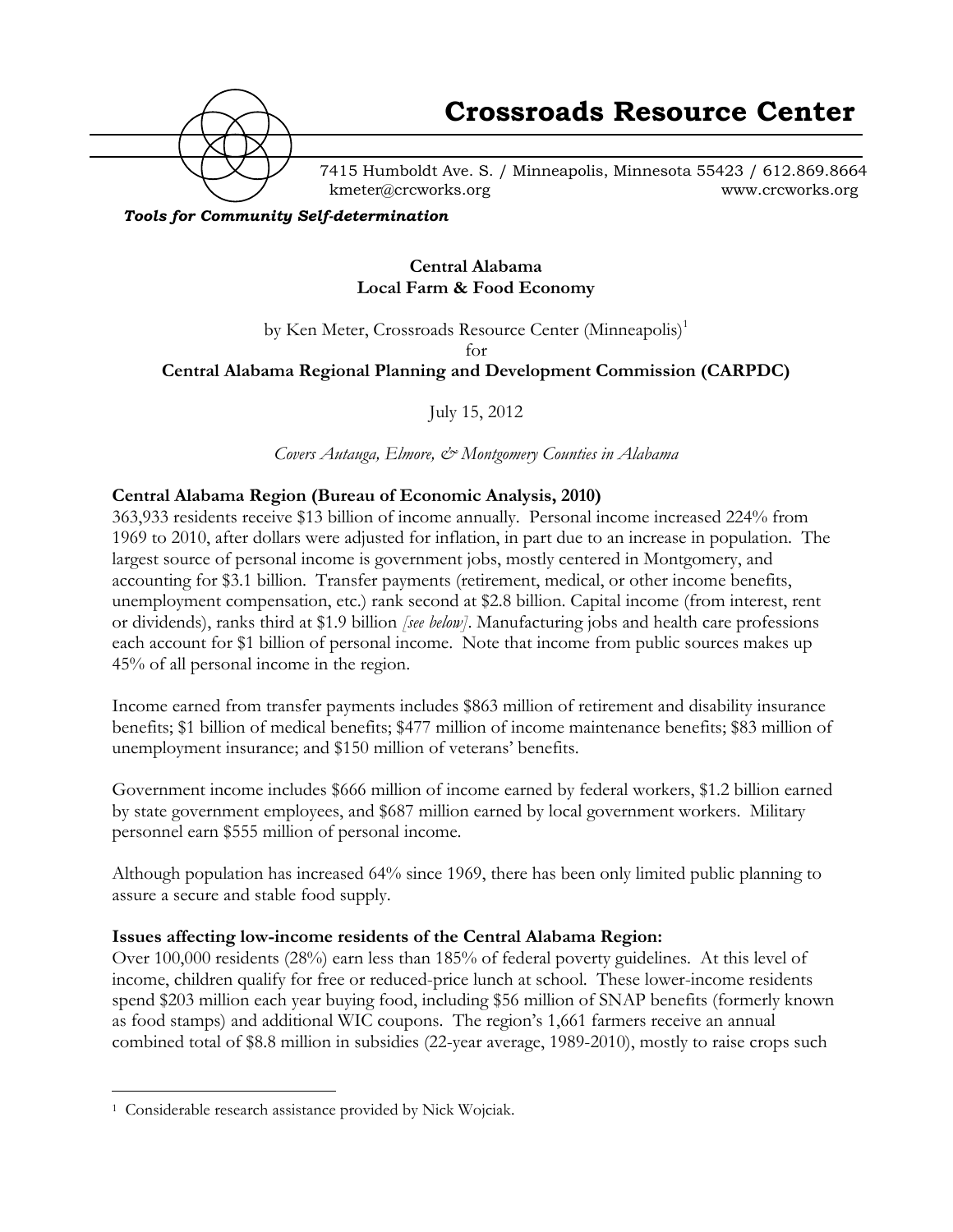as cotton, corn or wheat that are sold as commodities, not to feed local residents. *Data from Federal Census of 2006-2010, Bureau of Labor Statistics, & Bureau of Economic Analysis.*

9% percent of the region's households (over 31,000 residents) earn less than \$10,000 per year. *Source: Federal Census of 2006-2010.*

13% of adults aged 18-64 in the Montgomery metro region carried no health insurance in 2010. *Source: Centers for Disease Control.*

# **Food-related health conditions:**

27% of metro Montgomery residents reported in 2009 that they eat five or more servings of fruit or vegetables each day. 73% do not. This is a key indicator of health, since proper fruit and vegetable consumption has been connected to better health outcomes. *Source: Centers for Disease Control.*

44% of Montgomery metro adults report they have at least 30 minutes of moderate physical activity five or more days per week, or vigorous physical activity for 20 or more minutes three or more days per week. *Source: Centers for Disease Control.*

9.6% of metro Montgomery residents have been diagnosed with diabetes. *Source: Centers for Disease Control.* Medical costs for treating diabetes and related conditions in the metro region are estimated at \$324 million per year. Costs for the state of Alabama as a whole total \$2.8 billion. *Source: American Diabetes Association cost calculator.*

72% of Montgomery metro residents are overweight (46%) or obese (26%). *Source: Centers for Disease Control.*

# **The region's farms (Agricultural Census, 2007)**

*Agriculture Census data for 2007 were released February 4, 2009*

*The Census of Agriculture defines a "farm" as "an operation that produces, or would normally produce and sell, \$1,000 or more of agricultural products per year."*

*Land:*

- 1,661 farms. This is 3% of Alabama farms.
- The Central Alabama region had 3% less farms in 2007 than in 2002.
- 100 ( $6\%$ ) of these are 1,000 acres or more in size.
- 621 (37%) farms are less than 50 acres.
- Average farm size is 263 acres, more than the state average of 185 acres.
- The region has 436,000 acres of land in farms.
- This amounts to 5% of the state's farmland.
- The Central Alabama region holds 76,000 acres of harvested cropland.
- 3,796 of these acres are irrigated.
- Average value of land and buildings per farm was \$552,000. This was more than the 2007 state average of \$425,000.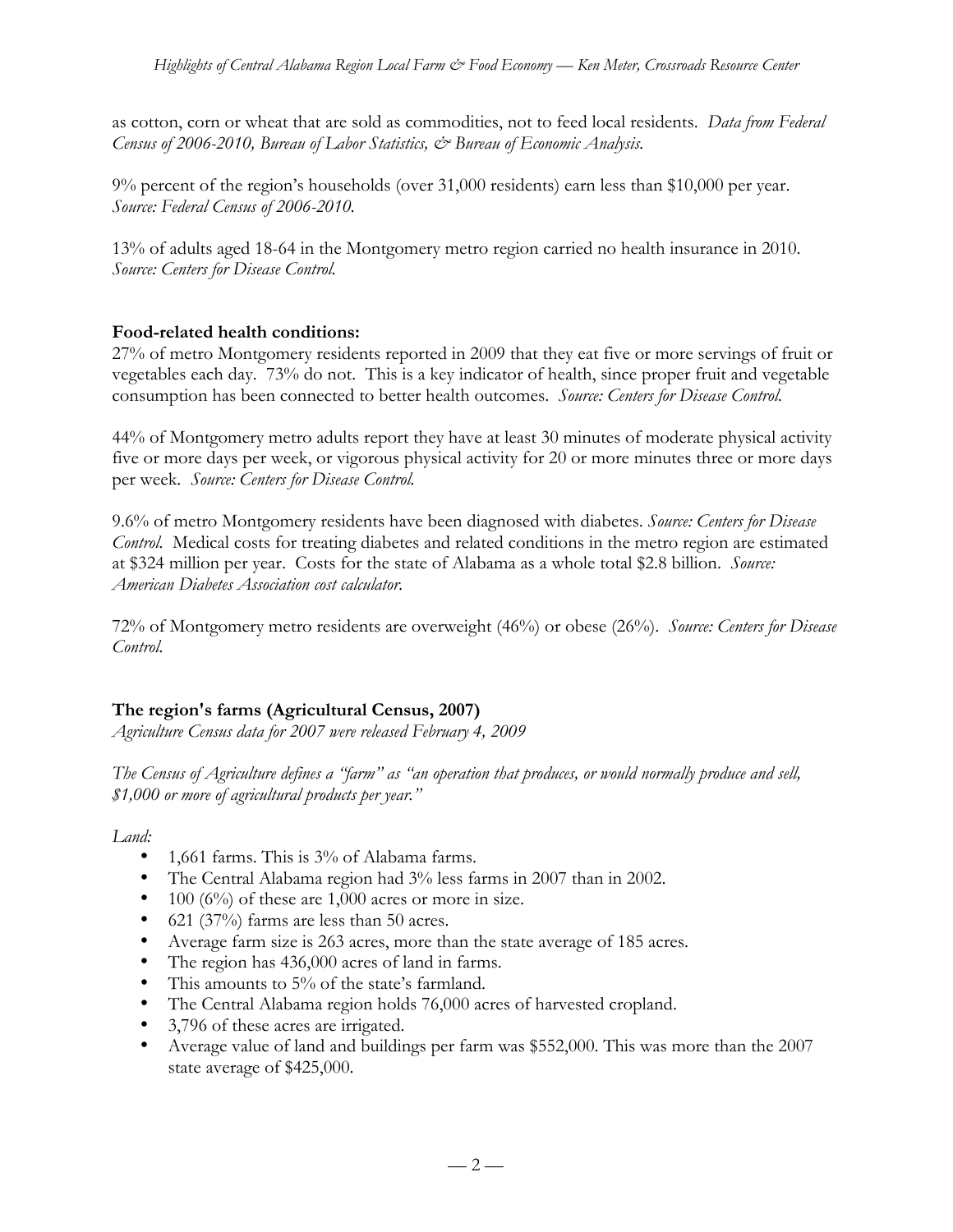### *Sales:*

*With the exception of foods sold directly to consumers (see below), farmers typically sell commodities to wholesalers, brokers or manufacturers that require further processing or handling to become consumer items. The word "commodities" is used in this report to mean the crops and livestock sold by farmers through these wholesale channels. The term "products" encompasses commodity sales, direct sales, and any other sales.*

- The region's farmers sold \$73 million of crops and livestock in 2007.
- Farm product sales decreased by 3% from 2002 to 2007.
- At least \$20 million of crops were sold. *Note that data for sales of crops in Autauga County were suppressed by the USDA in an effort to protect confidentiality, so this total is incomplete.*
- Over \$37 million of livestock and products were sold. *Note that data for sales of livestock and products in Autauga County were suppressed by the USDA in an effort to protect confidentiality, so this total is incomplete.*
- 1,156 (70%) of the region's farms sold less than \$10,000 of products in 2007.
- Total sales from these small farms were at least \$2,243, over 3% of the region's farm product sales. *Note that data for sales of less than \$10,000 in Autauga County were suppressed by the USDA in an effort to protect confidentiality, so this total and percentage are incomplete.*
- 109 (7%) of the region's farms sold more than \$100,000 of products.
- Total sales from these larger farms were at least \$51 million, over 70% of the region's farm product sales. *Note that data for sales of over \$100,000 in Autauga and Elmore Counties were suppressed by the USDA in an effort to protect confidentiality, so this total and percentage are incomplete.*
- 63% of the region's farms (1,043 of 1,661) reported net losses in 2007. This is more than the Alabama state average of 57%.
- 392 (24%) of the Central Alabama region's farmers collected a combined total of \$4.1 million of federal subsidies in 2007.

### **Top farm products of the Central Alabama region (2007).**

*Note: \*\* denotes sales data have been suppressed.*

| Product                        | \$ Millions           |
|--------------------------------|-----------------------|
| Cattle and calves**            | 25                    |
| Ornamentals**                  | 10                    |
| Poultry and eggs**             | O)                    |
| Cotton                         | $\overline{5}$        |
| Forage crops (hay, etc.)**     | $\mathcal{D}_{\cdot}$ |
| Fruits, tree nuts, and berries | っ                     |

### *Production Expenses:*

- Feed purchases were the largest single expense for Central Alabama region farmers in 2007, totaling \$14 million (19% of production expenses).
- Hired farm labor ranked as the second most important expense, at \$11 million (15%).
- Livestock and poultry purchases totaled \$7.8 million (11%).
- Farmers charged \$7.6 million to depreciation (10%).
- Supplies, repairs, and maintenance cost farmers \$5.9 million (8%).
- Purchases of fertilizer, lime, and soil conditioners totaled \$5.9 million (8%).
- Gasoline, fuel, and oil costs totaled \$5.3 million (7%).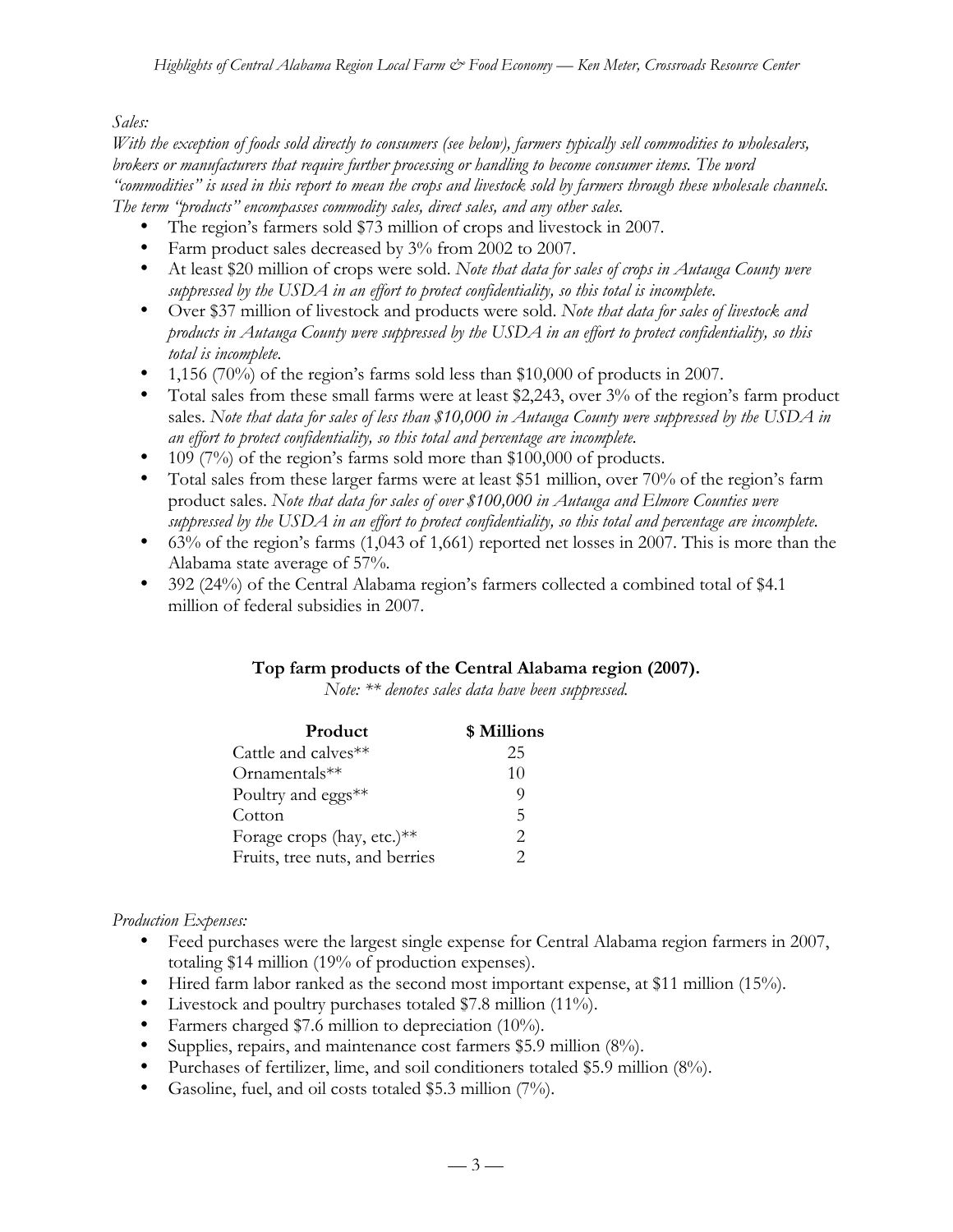## *Cattle & Dairy:*

- 791 farms hold an inventory of 69,000 cattle.
- 47,000 cattle were sold by farmers in 2007 for total sales of at least \$25 million. *Note that data for sales of cattle in Autauga County were suppressed by the USDA in an effort to protect confidentiality, so this total is incomplete.*
- 720 farms raise beef cows.
- 1 farm raises milk cows.
- 6 farms produced corn for silage.
- 533 farms produced 65,000 tons of forage crops (hay, etc.) on 47,000 acres.
- 239 farms sold at least \$2 million of forage. *Note that data for sales of forage in Elmore County were suppressed by the USDA in an effort to protect confidentiality, so this total is incomplete.*

## *Other Livestock & Animal Products:*

- 19 farms hold an inventory of at least 164 hogs and pigs. *Note that data for inventory of hogs and pigs in Autauga County were suppressed by the USDA in an effort to protect confidentiality, so this total is incomplete.*
- 12 farms sold at least 377 hogs and pigs in 2007. *Note that data for sales of hogs and pigs in Autauga County were suppressed by the UDSA in an effort to protect confidentiality, so this total is incomplete.*
- 24 farms hold an inventory of 705 sheep and lambs.
- 96 farms sold \$143,000 worth of sheep, goats, and lambs in 2007.
- 79 farms hold an inventory of 1,592 laying hens*.*
- 6 farms in Montgomery County sold 3.4 million broiler chickens. 1 farm in Autauga County raises broiler chickens*, but inventory figures were not released by the USDA in an effort to protect confidentiality.*
- 3 farms engage in aquaculture.
- 138 farms raise horses and ponies.

# *Grains, Oil Seeds, & Edible Beans:*

- 62 farms produced \$1.9 million of grains, oil seeds, and edible beans.
- 55 farms produced 5,522 bushels of corn on 346,000 acres, worth at least \$608,000. *Note that data for sales of corn in Autauga and Montgomery counties were suppressed by the USDA in an effort to protect confidentiality, so this total is incomplete.*
- 4 farms produced soybeans. *Note that data for sales of soybeans in the region were suppressed by the USDA in an effort to protect confidentiality.*
- 19 farms produced at least 108,000 bushels of winter wheat on over 1,864 acres, worth more than \$523,000. *Note that data for bushels, acreage, and sales of winter wheat in Montgomery County were suppressed by the USDA in an effort to protect confidentiality, so these totals are incomplete.*

*Vegetables & Melons (some farmers state that Ag Census data does not fully represent vegetable production):*

- 59 farms worked 1,140 acres to produce vegetables, worth at least \$934,000. *Note that data for sales of vegetables in Elmore County were suppressed by the USDA in an effort to protect confidentiality, so this total is incomplete.*
- This represents a 42% decrease in the number of farms (from 100) since 2002 levels.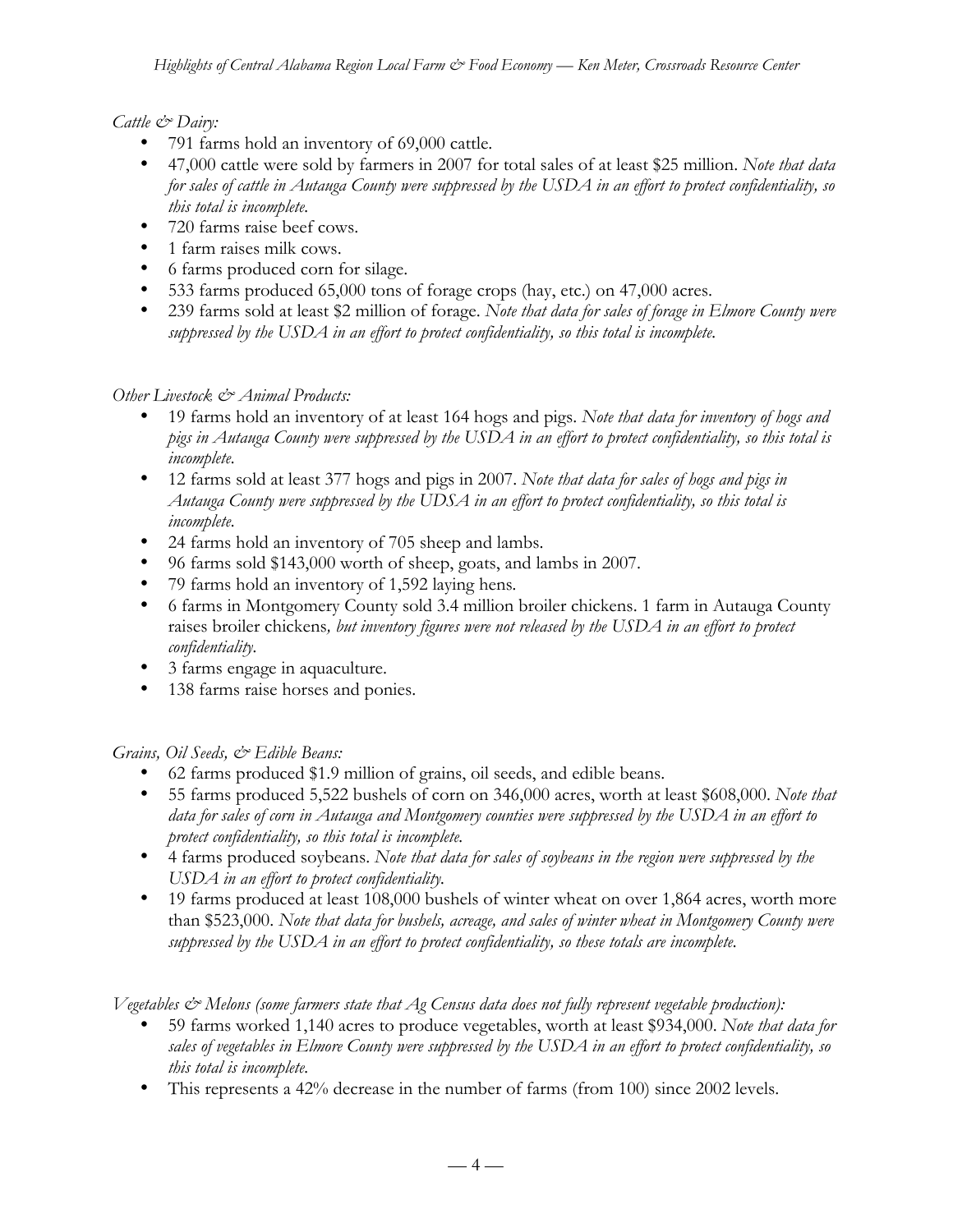*Fruits (some farmers state that Ag Census data does not fully represent fruit production):*

- 78 farms in the region hold 1,397 acres of orchards.
- 74 farms sold \$1.7 million of fruits, nuts, and berries*.*
- 2 farms produced peanuts.

## *Nursery & Greenhouse Plants:*

- 30 farms sold at least \$10 million worth of ornamentals in 2007. *Note that data for sales of ornamentals in Autauga County were suppressed by the USDA in an effort to protect confidentiality, so this total is incomplete.*
- This represents a decrease of 38% in the number of farms (from 48) since 2002.
- 4 farms sold Christmas trees.

## *Direct & Organic Sales:*

- 74 farms sell \$241,000 of food products directly to consumers. This is a slight decrease in number of farms (88 in 2002) selling direct, and a 44% decrease in direct sales since 2002 sales of \$432,000.
- This amounts to 0.3% of farm product sales, less than the national average of 0.4%.
- Elmore County leads the region in direct sales, with \$101,000. Autauga County is a close second, with \$100,000.
- No farms in the region sold organic products.
- For comparison, 56 farms in Alabama sold \$632,000 of organic food products.
- 8 farms market through community supported agriculture (CSA).
- 68 farms produce and sell value-added products.

### *Conservation Practices:*

- 182 farms use conservation methods such as no-till, limited tilling, filtering field runoff to remove chemicals, fencing animals to prevent them from entering streams, etc.
- 301 farms practice rotational or management intensive grazing.
- 12 farms generate energy or electricity on the farm.

*Other Crops:*

• 34 farms produced 17,000 bales of upland cotton on 17,000 acres, worth \$5.2 million.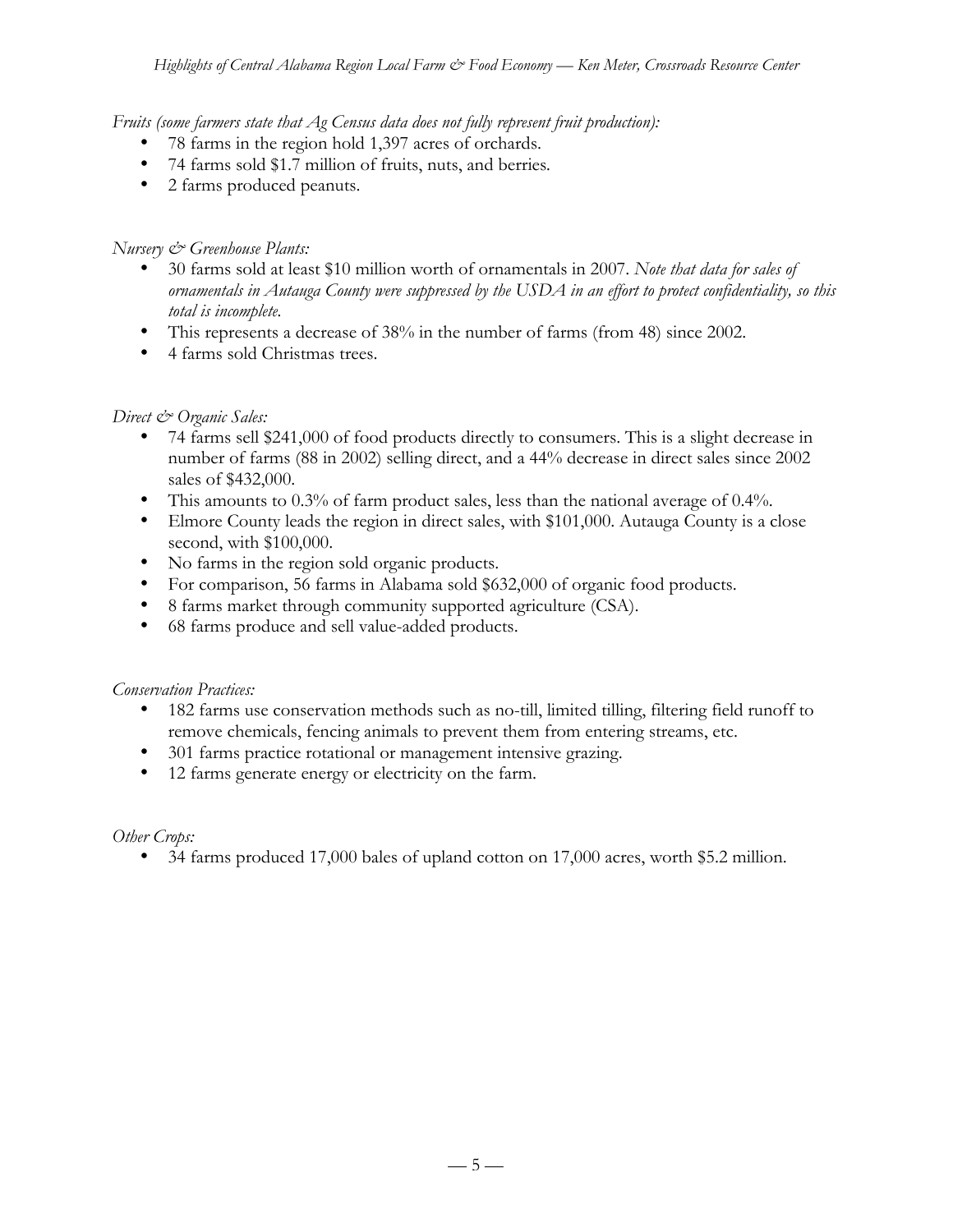| Small family farms:             | Farms | Percent | Acres     | Percent |
|---------------------------------|-------|---------|-----------|---------|
| Limited-resource                | 254   | 15%     | 30,101    | $7\%$   |
| Retirement                      | 460   | 28%     | 99,932    | 23%     |
| Residential/lifestyle           | 648   | 39%     | 117,727   | $27\%$  |
| Farming occupation/lower sales  | 162   | 10%     | 52,105    | $12\%$  |
| Farming occupation/higher sales | 34    | $2\%$   | 8,210     | $9\%$   |
| Large family farms              | 11    | $1\%$   | $9,312**$ | $2\%$   |
| Very large family farms         | 17    | $1\%$   | 13,616**  | $3\%$   |
| Nonfamily farms                 | 75    | $5\%$   | 53,542    | $12\%$  |
| Total                           | 1,661 |         | 414,545   |         |

## **Limited-resource farms and others in the Central Alabama region (Census of Agriculture, 2007)**

### *Definition of terms (Agricultural Census 2007):*

**Limited-resource farms** have market value of agricultural products sold gross sales of less than \$100,000, and total principal operator household income of less than \$20,000.

**Retirement farms** have market value of agricultural products sold of less than \$250,000, and a principal operator who reports being retired.

**Residential/lifestyle farms** have market value of agricultural products sold of less than \$250,000, and a principal operator who reports his/her primary occupation as other than farming.

**Farming occupation/lower-sales farms** have market value of agricultural products sold of less than \$100,000, and a principal operator who reports farming as his/her primary occupation.

**Farming occupation/higher-sales farms** have market value of agricultural products sold of between \$100,000 and \$249,999, and a principal operator who reports farming as his/her primary occupation.

**Large family farms** have market value of agricultural products sold between \$250,000 and \$499,999.

**Very large family farms** have market value of agricultural products sold of \$500,000 or more.

**Nonfamily farms are farms** organized as nonfamily corporations, as well as farms operated by hired manager.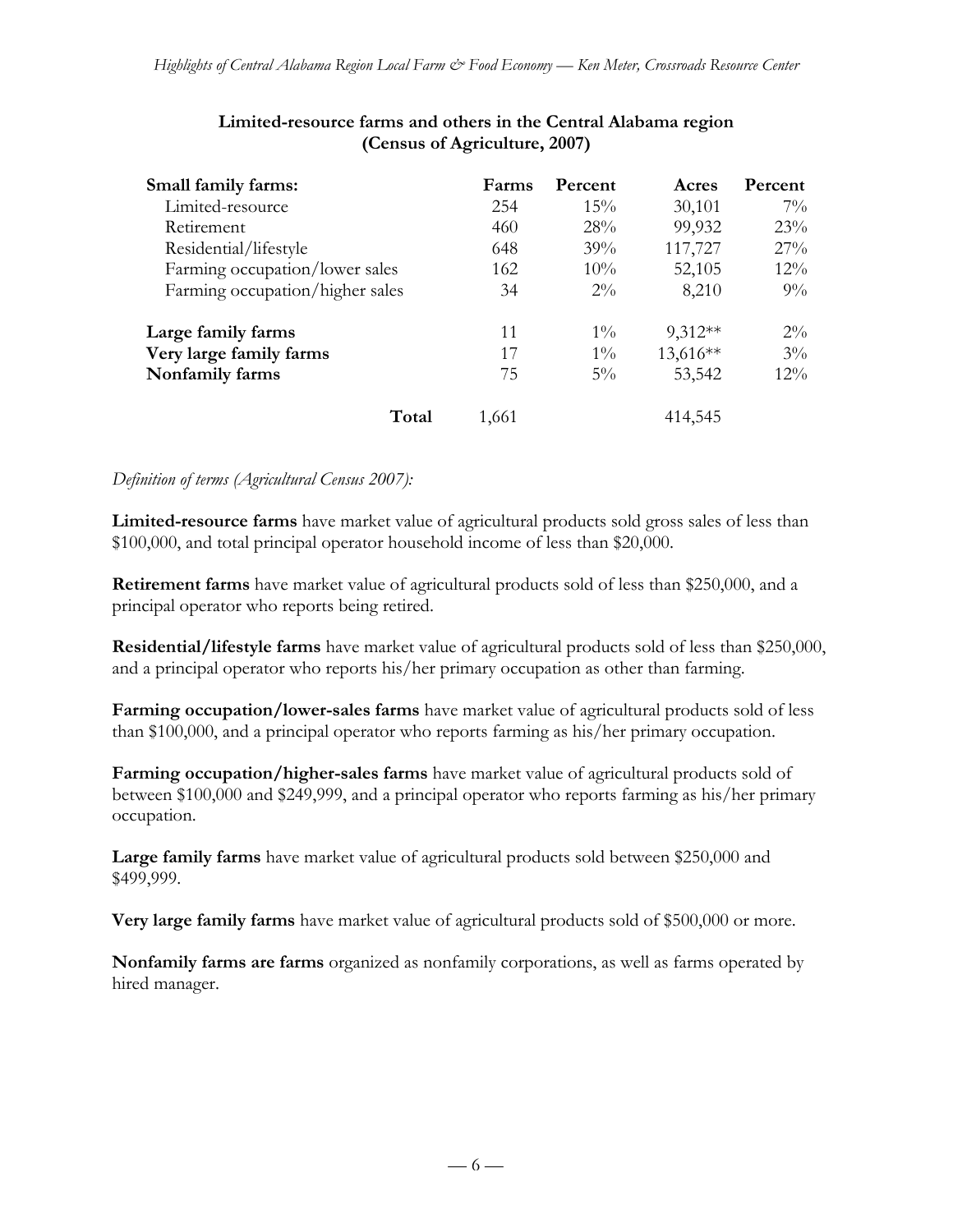# **County and State Highlights:**

## **Autauga County highlights (Agriculture Census 2007):**

- 415 farms,  $11\%$  more than in 2002.
- Autauga County has 110,000 acres of land in farms.
- Farmers sold \$17 million of products in 2007.
- *Data for crop and livestock sales in Autauga County were suppressed by the USDA in an effort to protect confidentiality.*
- The most prevalent farm size is 50 to 179 acres, with 150 farms (36%) in this category.
- The next most prevalent is 10 to 49 acres, with 99 (24%) farms.
- 23 farms  $(6\%)$  are 1,000 acres or more.
- 122 farms (29%) are less than 50 acres.
- 287 farms (69%) sold less than \$10,000 in farm products.
- 22 farms (5%) sold more than \$100,000 in farm products.
- Autauga County ranks  $5<sup>th</sup>$  in Alabama for acreage of vegetables, with 948.
- The county ranks  $9<sup>th</sup>$  in the state for sales of vegetables, with \$913,000.
- Autauga County ranks ninth in the state for sales of horses and ponies, with \$431,000.
- 25 farms sold \$100,000 of food directly to consumers. This is a 34% decrease in the number of farms selling direct (38 in 2002), and a 48% decrease in direct sales since 2002 sales of \$192,000.
- Direct sales were 0.6% of farm product sales, more than the national average of 0.4%.

## **Elmore County highlights (Agriculture Census 2007):**

- 626 farms, 7 farms less than in 2002.
- Elmore County has 103,000 acres of land in farms.
- Farmers sold \$15 million of products in 2007.
- \$9.4 million (63%) of these sales were crops.
- \$5.6 million (37%) of these sales were livestock.
- The most prevalent farm size is 10 to 49 acres, with 241 farms (38%) in this category.
- The next most prevalent is 50 to 179 acres, with 197 (31%) farms.
- 21 farms  $(3%)$  are 1,000 acres or more.
- 297 farms (47%) are less than 50 acres.
- 475 farms (76%) sold less than \$10,000 in farm products.
- 32 farms (5%) sold more than \$100,000 in farm products.
- Elmore County ranks  $8<sup>th</sup>$  in Alabama for sales of fruits, tree nuts, and berries, with \$676,000.
- The county ranks  $10<sup>th</sup>$  in the state for sales of cotton, with \$4.1 million.
- 29 farms sold \$101,000 of food directly to consumers. This is a slight increase in the number of farms selling direct (27 in 2002), and a 130% increase in direct sales over 2002 sales of \$44,000.
- Direct sales were 0.7% of farm product sales, nearly double the national average of 0.4%.

### **Montgomery County highlights (Agriculture Census 2007):**

- 620 farms,  $12\%$  less than in 2002.
- Montgomery County has 223,000 acres of land in farms.
- Farmers sold \$41.7 million of products in 2007.
- \$10.4 million (25%) of these sales were crops.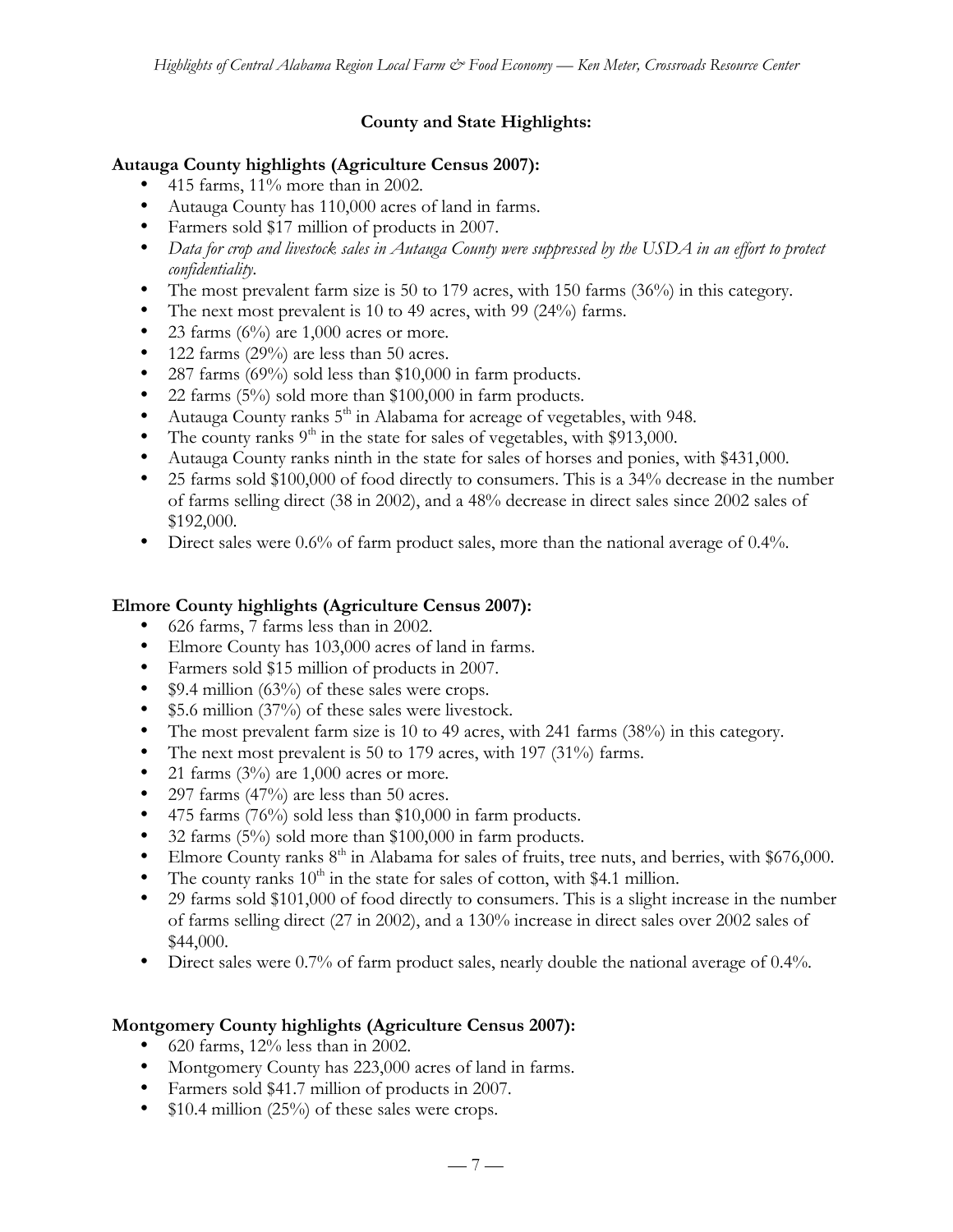- \$31.3 million (75%) of these sales were livestock.
- The most prevalent farm size is 10 to 49 acres, with 163 farms (26%) in this category.
- The next most prevalent is 50 to 179 acres, with 161 (26%) farms.
- 56 farms  $(9\%)$  are 1,000 acres or more.
- $202$  farms  $(33%)$  are less than 50 acres.
- 394 farms (64%) sold less than \$10,000 in farm products.
- 55 farms (9%) sold more than \$100,000 in farm products.
- Montgomery County ranks 2<sup>nd</sup> in Alabama for inventory of bee colonies, with 1,352.
- The county ranks  $3<sup>rd</sup>$  in the state for sales of cattle, with \$20 million.
- Montgomery County ranks third in the state for inventory of cattle, with 45,000.
- The county ranks  $6<sup>th</sup>$  in the state for inventory of quail, with 62,000.
- Montgomery County ranks  $7<sup>th</sup>$  in Alabama for sales of ornamentals, with \$7.4 million.
- The county ranks seventh in the state for sales of horses and ponies, with \$521,000.
- Montgomery County ranks 8<sup>th</sup> in the state for aquaculture sales, *but sales figures were not released by the USDA in an effort to protect confidentiality.*
- The county ranks  $8<sup>th</sup>$  in the state for acreage of forage crops (hay, etc.), with 24,000.
- Montgomery County ranks  $9<sup>th</sup>$  in Alabama for acreage of pecans, with 559.
- 20 farms sold \$40,000 of food directly to consumers. This is a slight decrease in the number of farms selling direct (23 in 2002), and an 80% decrease in direct sales since 2002 sales of \$196,000.
- Direct sales were 0.1% of farm product sales, one quarter the national average of 0.4%.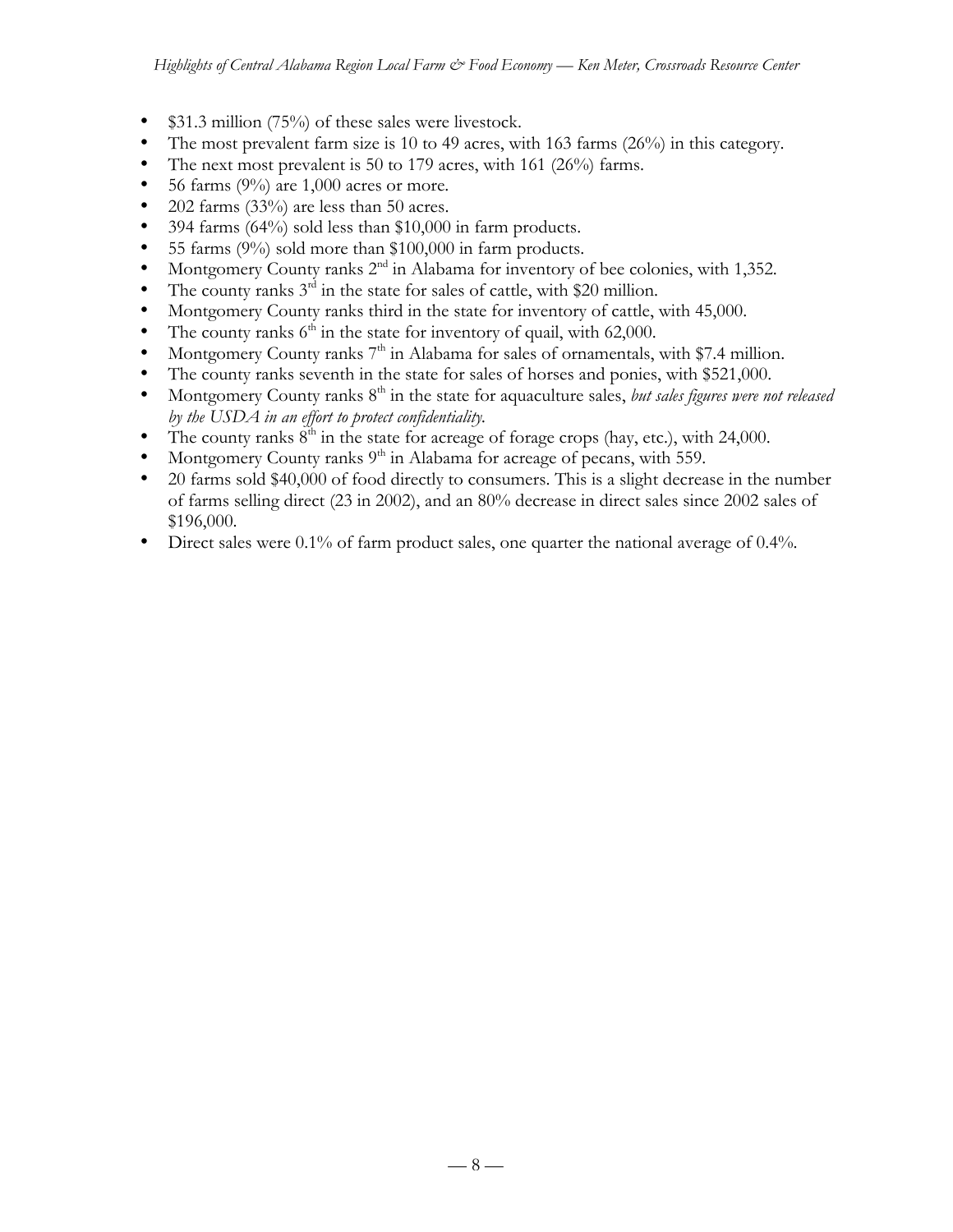## **State of Alabama highlights (Agriculture Census 2007):**

- 48,753 farms, 8% more than in 2002.
- Alabama has 9 million acres of land in farms.
- Farmers sold \$4.4 billion of products in 2007.
- \$677 million (15%) of these sales were crops.
- \$3.7 billion (85%) of these sales were livestock.
- The most prevalent farm size is 50 to 179 acres with 17,808 farms (37%) in this category.
- The next most prevalent is 10 to 49 acres with 16,215 (33%) farms.
- 1,509 farms  $(3\%)$  are 1,000 acres or more.
- 19,589 farms  $(40\%)$  are less than 50 acres.
- 33,742 farms (69%) sold less than \$10,000 in farm products.
- 4,729 farms (10%) sold more than \$100,000 in farm products.
- Alabama ranks 3<sup>rd</sup> in the United States for acreage of peanuts, with 158,000.
- The state ranks  $3<sup>rd</sup>$  in the country for inventory of broiler chickens, with 178 million.
- Alabama ranks third in the country for inventory of quail, with 1.5 million.
- The state ranks  $4<sup>th</sup>$  in the country for sales of poultry and eggs, with \$3.1 billion.
- Alabama ranks  $6<sup>th</sup>$  in the United States for aquaculture sales, with \$100 million.
- The state ranks eighth in the country for acreage of cotton, with 383,000.
- Alabama ranks  $9<sup>th</sup>$  in the country for inventory of pullets for laying flock replacement, with 5.4 million.
- 2,175 farms sold \$8.3 million of food directly to consumers. This is a 19% increase in the number of farms selling direct (1,822 in 2002) and a 4% increase in direct sales from 2002 sales of \$8 million.
- Direct sales are 0.2% of farm product sales, one half the national average of 0.4%.
- If direct food sales made up a single commodity, the value of these sales would rank the same as the state's  $16<sup>th</sup>$  most important product, pecans.
- 63 farms farm organically, with a total of 540 acres of harvested cropland, and 1,113 acres of pastureland.
- 1,681 acres on 129 farms are undergoing organic conversion.
- 56 farms in Alabama sold \$631,000 of organic food products, including \$111,000 of crops (this may include ornamental and greenhouse crops), \$513,000 of livestock and poultry, and \$7,000 of products from livestock and poultry (such as milk or eggs).
- 260 farms market through community supported agriculture (CSA).
- 1,637 farms produce value-added products.
- 5,567 farms use conservation methods such as no-till, limited tilling, filtering field runoff to remove chemicals, fencing animals to prevent them from entering streams, etc.
- 8,372 farms practice rotational or management intensive grazing.
- 322 farms generate energy or electricity on the farms.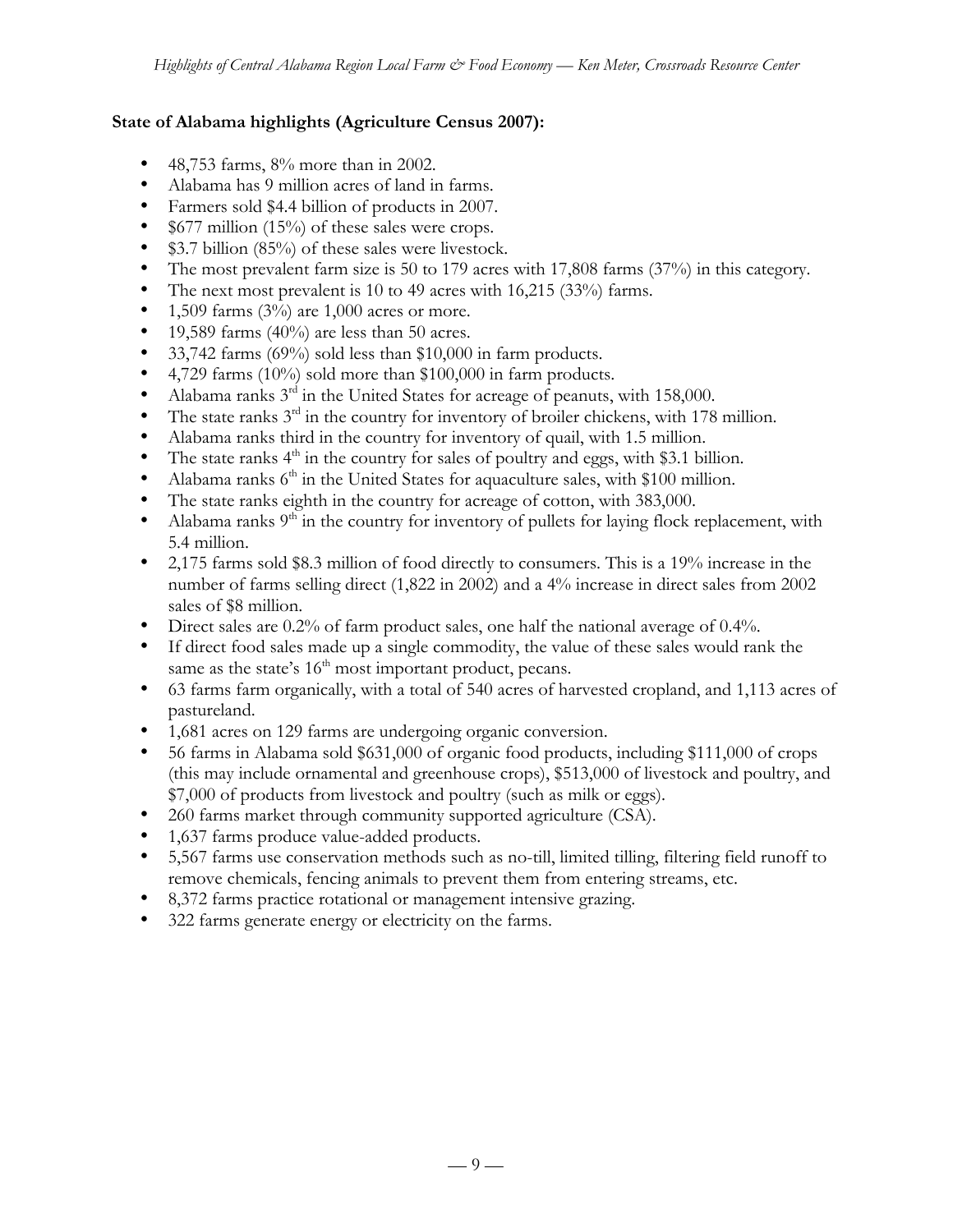# **Alabama's top farm products in 2010 (Economic Research Service)**

*The data in the table and pie chart on the next page are for Alabama as a whole.*

| 2.789<br>0.396<br>0.291 |
|-------------------------|
|                         |
|                         |
|                         |
| 0.139                   |
| 0.122                   |
| 0.115                   |
| 0.107                   |
| 0.083                   |
| 0.042                   |
| 0.034                   |
| 0.031                   |
| 0.030                   |
| 0.013                   |
| 0.012                   |
| 0.009                   |
| 0.008                   |
| 0.005                   |
| 0.005                   |
| 0.004                   |
| 0.002                   |
| 0.001                   |
| 0.001                   |
| 0.001                   |
| 0.001                   |
|                         |

*Note: Ornamental and greenhouse products were also listed among Alabama's top 25 products, but sales figures were not released by ERS, in an effort to protect confidentiality.*

Note also that at \$8 million, direct sales from farmers to consumers is worth as much as the 16<sup>th</sup>ranking product, pecans.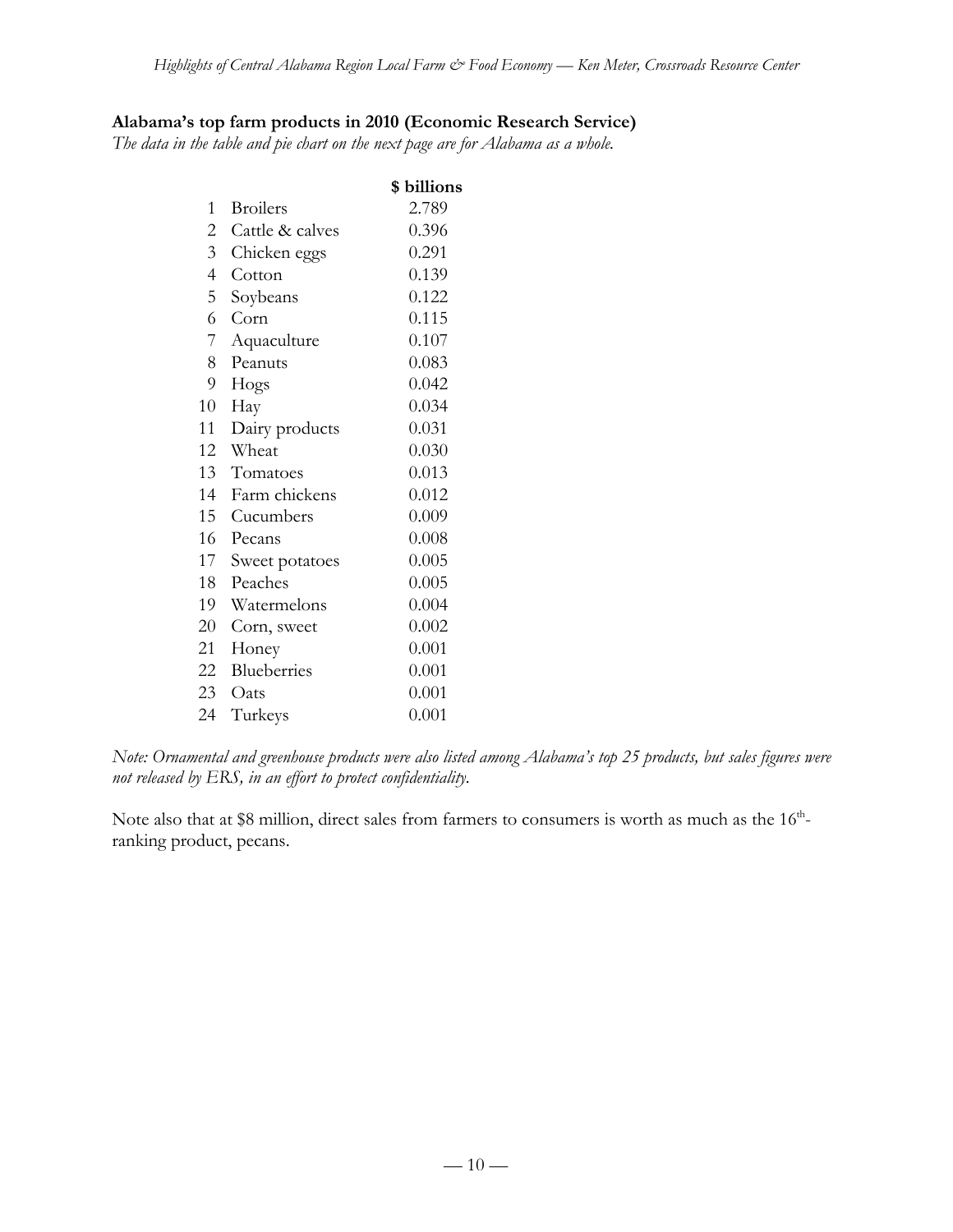**Alabama's top farm products in 2010 (Economic Research Service)**

*See table on previous page*



**Top Farm Products in Alabama, 2010**

*Source: USDA Economic Research Service*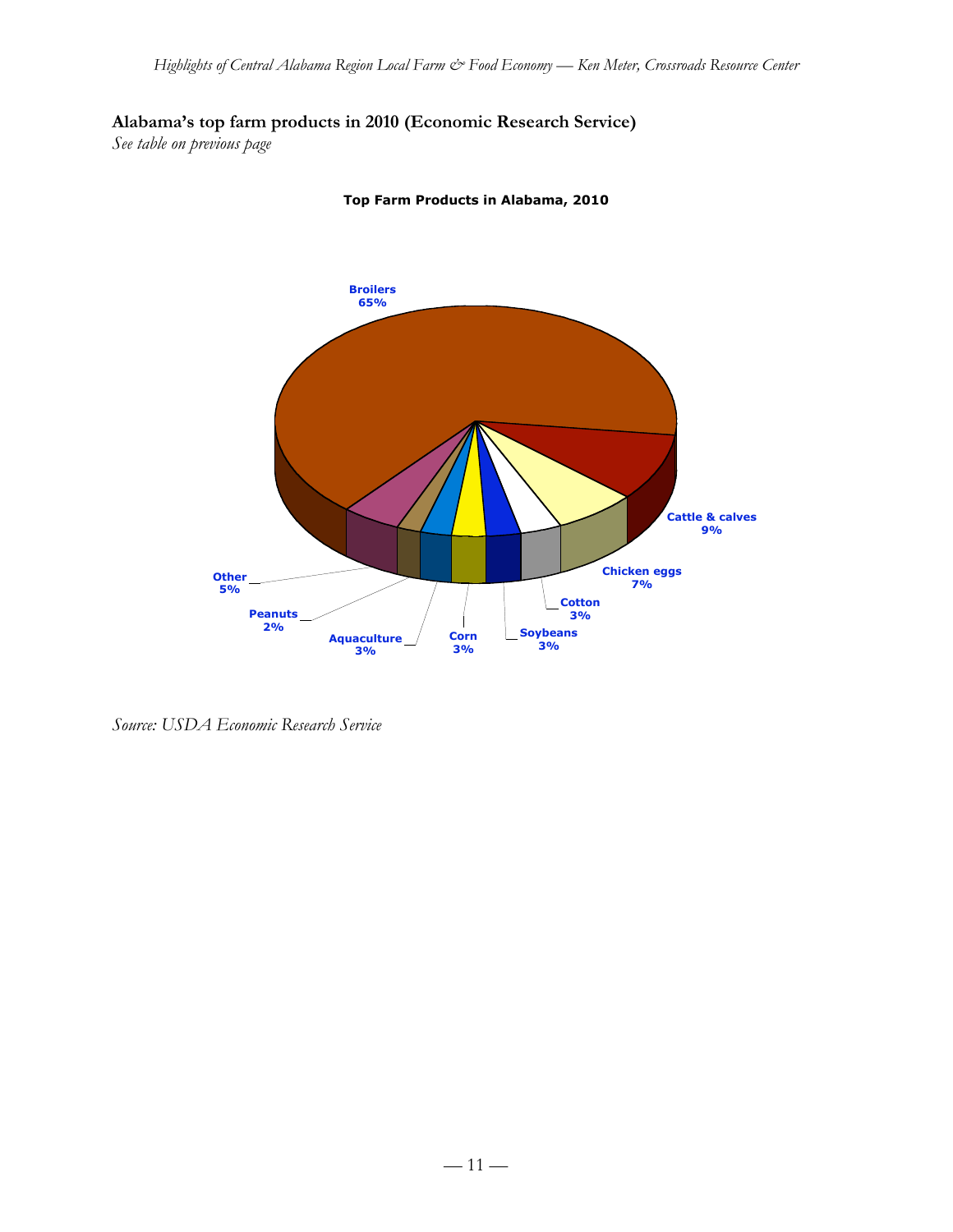# **Balance of Cash Receipts and Production Costs (BEA):**

Central Alabama Region ranchers and farmers sell \$122 million of food commodities per year (1989- 2010 average), spending \$115 million to raise them, for an average gain of \$7 million each year. This is an average net cash income of \$4,200 per farm. *Note that these sales figures compiled by the BEA may differ from cash receipts recorded by the USDA Agriculture Census (above).*

Overall, farm producers earned a surplus of \$166 million by selling crops and livestock over the years 1989 to 2010. Yet farm production costs exceeded cash receipts for ten years of that 22-year period. Moreover, 63% of the region's farms reported that they lost money in 2007 (Ag Census), and Central Alabama farmers and ranchers earned \$17 million less by selling commodities in 2010 than they earned in 1969 (in 2010 dollars).

Farmers and ranchers earn another \$23.6 million per year of farm-related income — primarily custom work, and rental income (22-year average for 1989-2010). Federal farm support payments are a more important source of net income than commodity production itself, averaging \$8.8 million per year for the region for the same years.

# **The region's consumers:**

*See also information covering low-income food consumption and food-related health conditions, page 1-2 above.* Central Alabama Region consumers spend \$865 million buying food each year, including \$507 million for home use. Most of this food is produced outside the region, so the region's consumers spend about \$800 million per year buying food sourced far away. Only \$241,000 of food products (0.3% of farm cash receipts and 0.03% of the region's consumer market) are sold by farmers directly to consumers.

Estimated change in net assets (that is, assets minus liabilities) for all region households combined was a loss of \$498 million in 2009 alone (BLS). This places additional pressure on Central Alabama consumers trying to buy food.

# **Farm and food economy summary:**

Farmers earn \$7 million each year producing food commodities, and spend \$40 million buying inputs sourced outside of the region. Even when farmers make money, these input purchases result in substantial losses to the region as a whole. Overall, farm production creates a loss of \$33 million to the region.

Meanwhile, consumers spend \$800 million buying food from outside. Thus, total loss to the region is \$830 million of potential wealth *each year*. This loss amounts to nearly seven times the value of all food commodities raised in the region.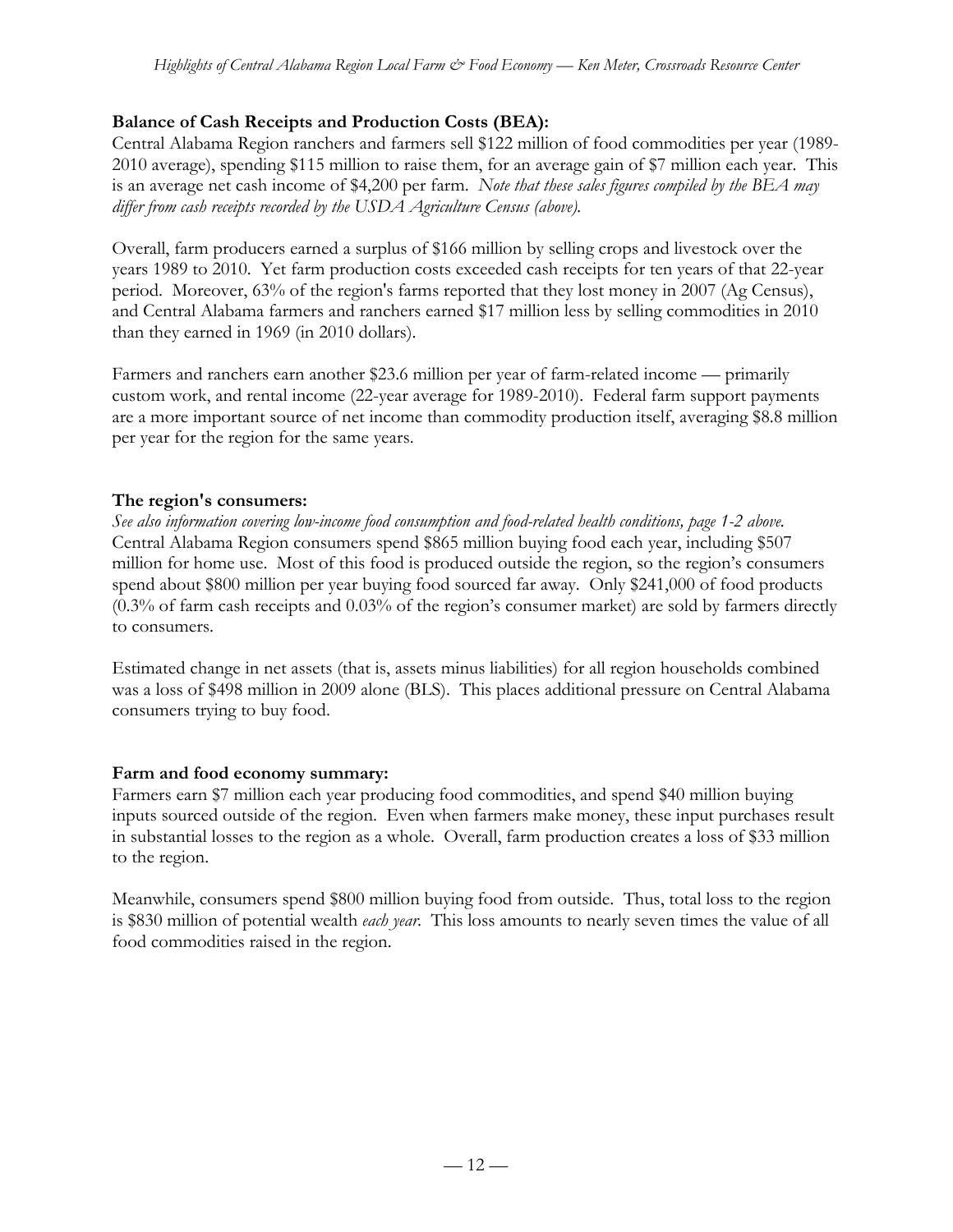#### **Central Alabama Region: markets for food eaten at home (2009):**

Central Alabama residents purchase \$865 million of food each year, including \$507 million to eat at home. Home purchases break down in the following way:

|                                     | millions |
|-------------------------------------|----------|
| Meats, poultry, fish, and eggs      | \$121    |
| Fruits & vegetables                 | 85       |
| Cereals and bakery products         | 68       |
| Dairy products                      | .53      |
| "Other," incl. Sweets, fats, & oils | 180      |

If Central Alabama residents purchased \$5 of food directly from farmers in the region, this would generate \$95 million of new farm income for the region.

#### **Autauga County: markets for food eaten at home (2009):**

Autauga County residents purchase \$130 million of food each year, including \$76 million to eat at home. Home purchases break down in the following way:

|                                     | millions |
|-------------------------------------|----------|
| Meats, poultry, fish, and eggs      | \$18     |
| Fruits & vegetables                 | 13       |
| Cereals and bakery products         | 10       |
| Dairy products                      | 8        |
| "Other," incl. Sweets, fats, & oils | 27       |

### **Elmore County: markets for food eaten at home (2009):**

Elmore County residents purchase \$189 million of food each year, including \$111 million to eat at home. Home purchases break down in the following way:

|                                     | millions |
|-------------------------------------|----------|
| Meats, poultry, fish, and eggs      | \$26     |
| Fruits & vegetables                 | 18       |
| Cereals and bakery products         | 15       |
| Dairy products                      | 12       |
| "Other," incl. Sweets, fats, & oils | 39       |

### **Montgomery County: markets for food eaten at home (2009):**

Montgomery County residents purchase \$546 million of food each year, including \$320 million to eat at home. Home purchases break down in the following way:

|                                     | millions |
|-------------------------------------|----------|
| Meats, poultry, fish, and eggs      | \$76     |
| Fruits & vegetables                 | 53       |
| Cereals and bakery products         | 43       |
| Dairy products                      | 34       |
| "Other," incl. Sweets, fats, & oils | 114      |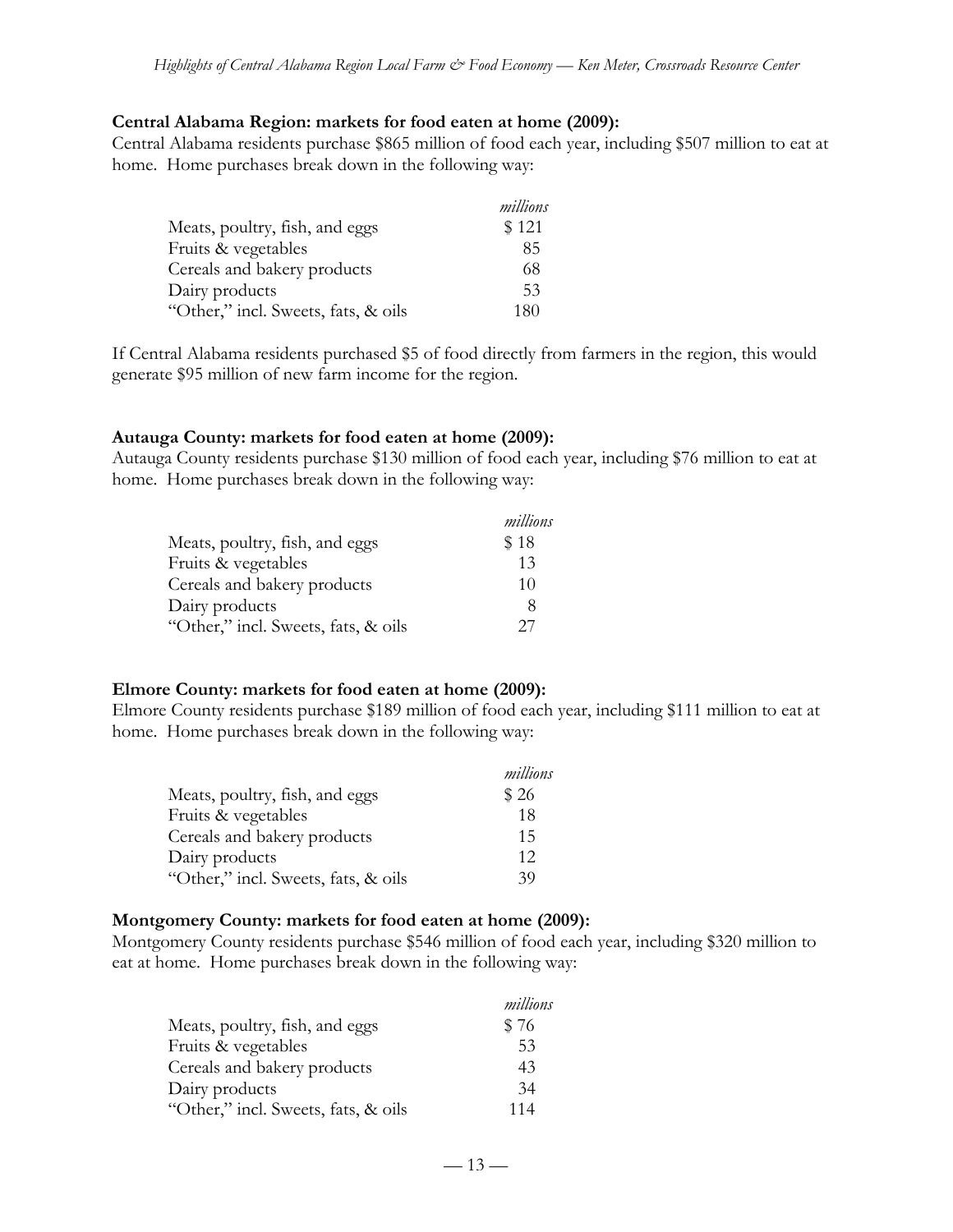#### **Metro Montgomery: markets for food eaten at home (2009):**

Metro Montgomery residents purchase \$1.3 billion of food each year, including \$781 million to eat at home. Home purchases break down in the following way:

|                                     | millions |
|-------------------------------------|----------|
| Meats, poultry, fish, and eggs      | \$186    |
| Fruits & vegetables                 | 130      |
| Cereals and bakery products         | 105      |
| Dairy products                      | 82       |
| "Other," incl. Sweets, fats, & oils | 277      |

#### **Alabama: markets for food eaten at home (2009):**

Alabama residents purchase \$11.4 billion of food each year, including \$6.6 billion to eat at home. Home purchases break down in the following way:

|                                     | millions |
|-------------------------------------|----------|
| Meats, poultry, fish, and eggs      | \$1,587  |
| Fruits & vegetables                 | 1,112    |
| Cereals and bakery products         | 897      |
| Dairy products                      | 702      |
| "Other," incl. Sweets, fats, & oils | 2,364    |